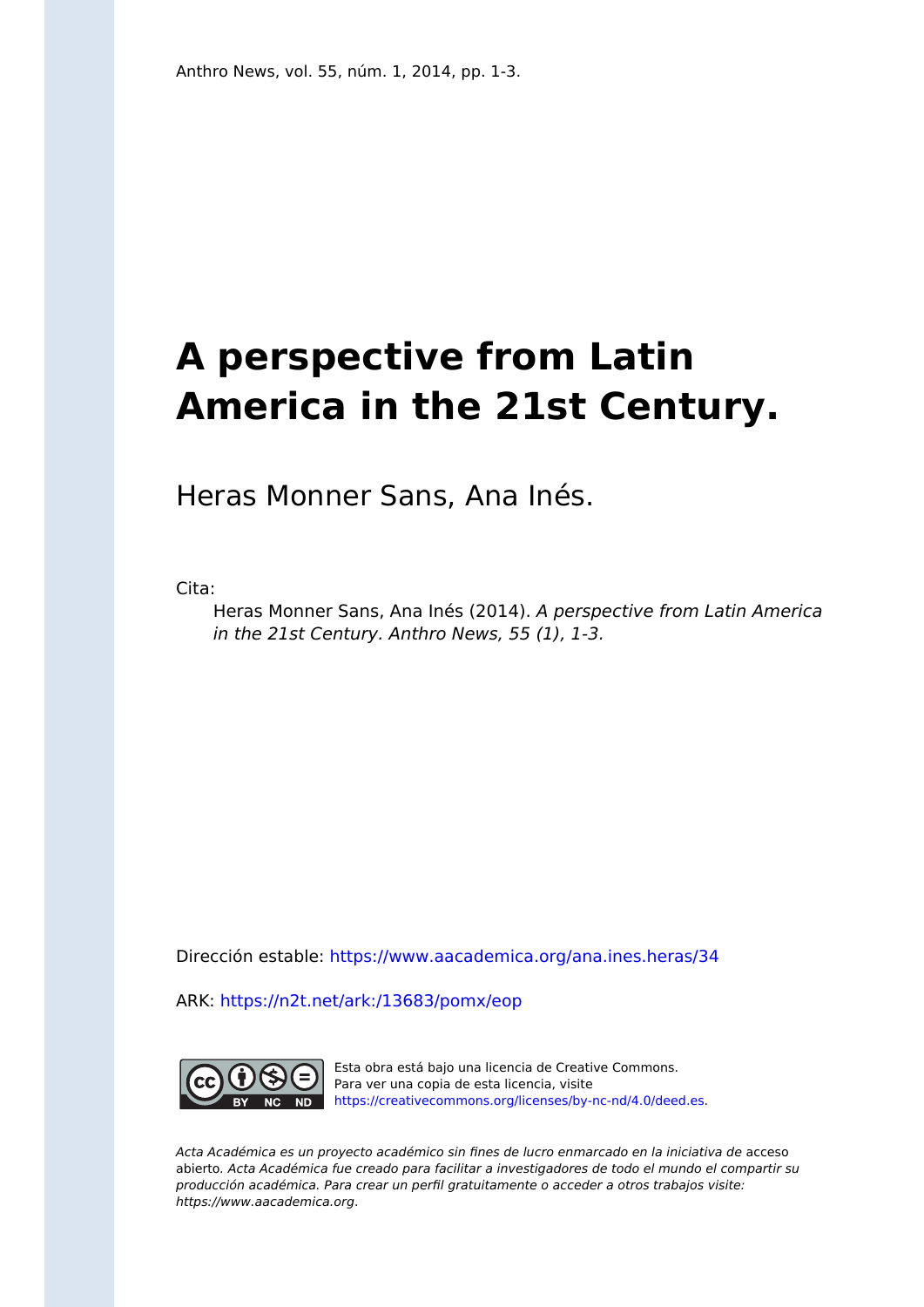## Otra Economía, Otra Sociedad & Anthropology. A Perspective from Latin America in the 21st Century.

## By Ana Inés Heras

Copyright American Anthropological Association

Available at:

## http://www.anthropology-news.org/index.php/2014/01/08/otra-economia-otra-sociedad-anthropology/

What is specific about *la otra* economía in Latin America in the 21st Century? Is an anthropological perspective helping to make it visible*?* In so doing, what issues have been put to debate? Have these debates influenced changes in public policy?



Collective Assembly - cultural & artistic pacific protest. "Open Popular Comedor".

There are a wide variety of terms used to refer to *la otra* economía & sociedad in Latin America today. Several can be traced in a quick review of the literature: social solidarity economy; popular economies; diverse economies; alternative society and economies; workers´ economy; *auto-gestión* (untranslatable term yet close to self-management); autonomous collectives; community-based economies, and *bottom up* economy.

This conceptual array may be thought of simply as a question of choice of words. However, identifying this variety has helped uncover an important underlying debate in the field: whether this set of practices and situated meanings conform a *different* system altogether, or whether they are —paradoxically helping sustain a hegemonic, capitalist and exploitive system at play (Laferriere, 2007). Following this line of thought, anthropologist Riquelme has documented that in Latin America the term most used is *social and solidarity based economy*. Yet, he argues, using this term may be misleading since it puts into the same box ideologies and practices that are crucially different (e.g., market oriented and exploiting practices under the umbrella of social enterprise responsibility). Such an umbrella definition may leave untouched what is core when considering these practices as really *otras.*

What is then *la otra economía*?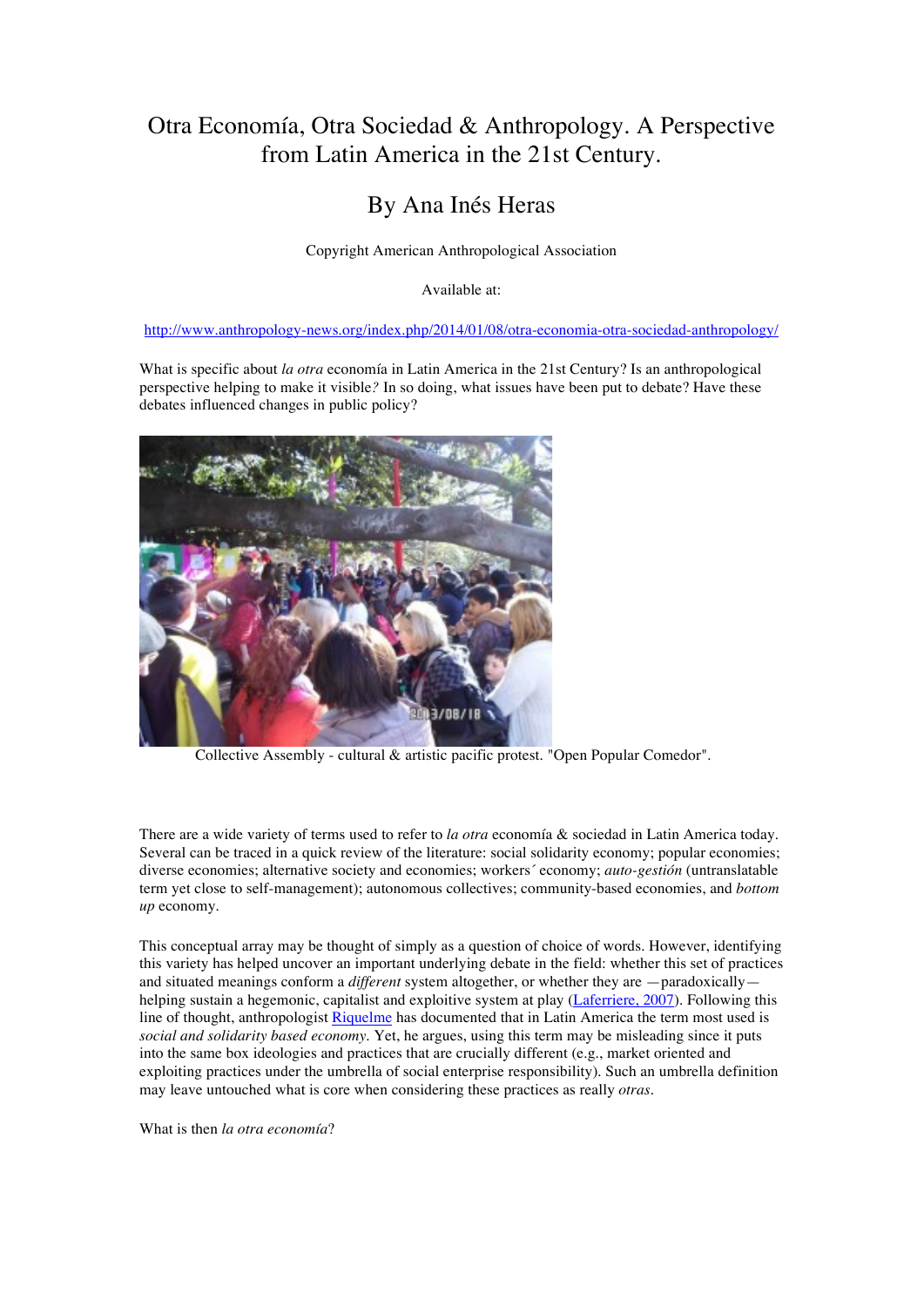An anthropological gaze helps put to debate that the economy is but a piece of a wider web of cultural practice and meaning. That is: economy is a social practice. The *otra* economía is a practice with specific characteristics.

As a result of ethnographic analyses three specific characteristics have been identified as *otra economía, otra sociedad* underlying orientation:

1) Critical and collective decision making power and processes. See De Pueblos y Fronteras, Vol. 8  $N^{\circ}$ 16 for an analysis of such processes in Laatin America.

2) Egalitarian and emancipatory social, political and economic relations based on direct participatory strategies. For anthropological analysis situated in Brazil, Argentina and Uruguay, mostly, see Reunión de Antropología Mercosur "Situate, enact and imagine South Cone Anthropologies. Work Group 74: Collective political practices."

3) An awareness of the need to take care, fairly share and distribute natural resources. See La Vía Campesina for their latest international declaration, and see also the work of Domínguez in Argentina and in Chaco specifically.

Implicitly sometimes, explicitly some other times, these analyses are supporting organizations and social movements in Latin America. Recent events such as the Segundo Foro Mundial de la ESS (2013) or the Mesa de Trabajo of the Argentinean Foro *HACIA OTRA ECONOMÍA & SOCIEDAD* (2010-and ongoing) are showing that both collective practice, and its documentation and analysis, have had an impact on Latin American political processes.

Based on this perspective, several researchers have argued that the field needs to take one step forward: it is not only documenting, analyzing and getting to understand every day practices and their meaning. It is important to participate and push for establishing the conditions by which *la otra economía* is an orientation entire Nations or populations may choose to live by if they so wish and can democratically agree to it (Azzellini has been documenting the process by which collective workers'initiatives question the government at municipal, state and nation-wide levels).

Thus, the anthropological gaze is also allowing other important questions to be raised when it looks at what is specific about *otra* economía. For example, what counts as *democracy* in our Region today, or who may be considered "the people", and how may their perspective be acknowledged.

For example "Producir para vivir", the compilation of works carried out by De Sousa Santos, portrays several different experiences in Brazil which have pushed the limits of public policy (at the municipal or state level).

In "Miradas globales para otra economía" Guerra documented how several experiences in Bolivia, Argentina, Ecuador and Honduras have started to frame a different scenario for our Region.

Rodríguez has documented changes in Colombia, and has presented supporting evidence to argument for the possibility of la *otra economía* to go large scale.

Apart from the IX Reunión de Antropología del Mercosur (July 2013), also the VI JEC (August 2013) and the VI Jornadas de Investigación en Antropología Social have been addressing these issues as well, showing that *otra sociedad* is starting to translate its demands into large scale public policy.

Some of the works presented at these recent conferences are also pointing to the need to re think the impact of collaboration across anthropologists and participants (e.g. Fernández Álvarez 2011 & 2013; Heras & Burin, 2013; Miano, 2013).